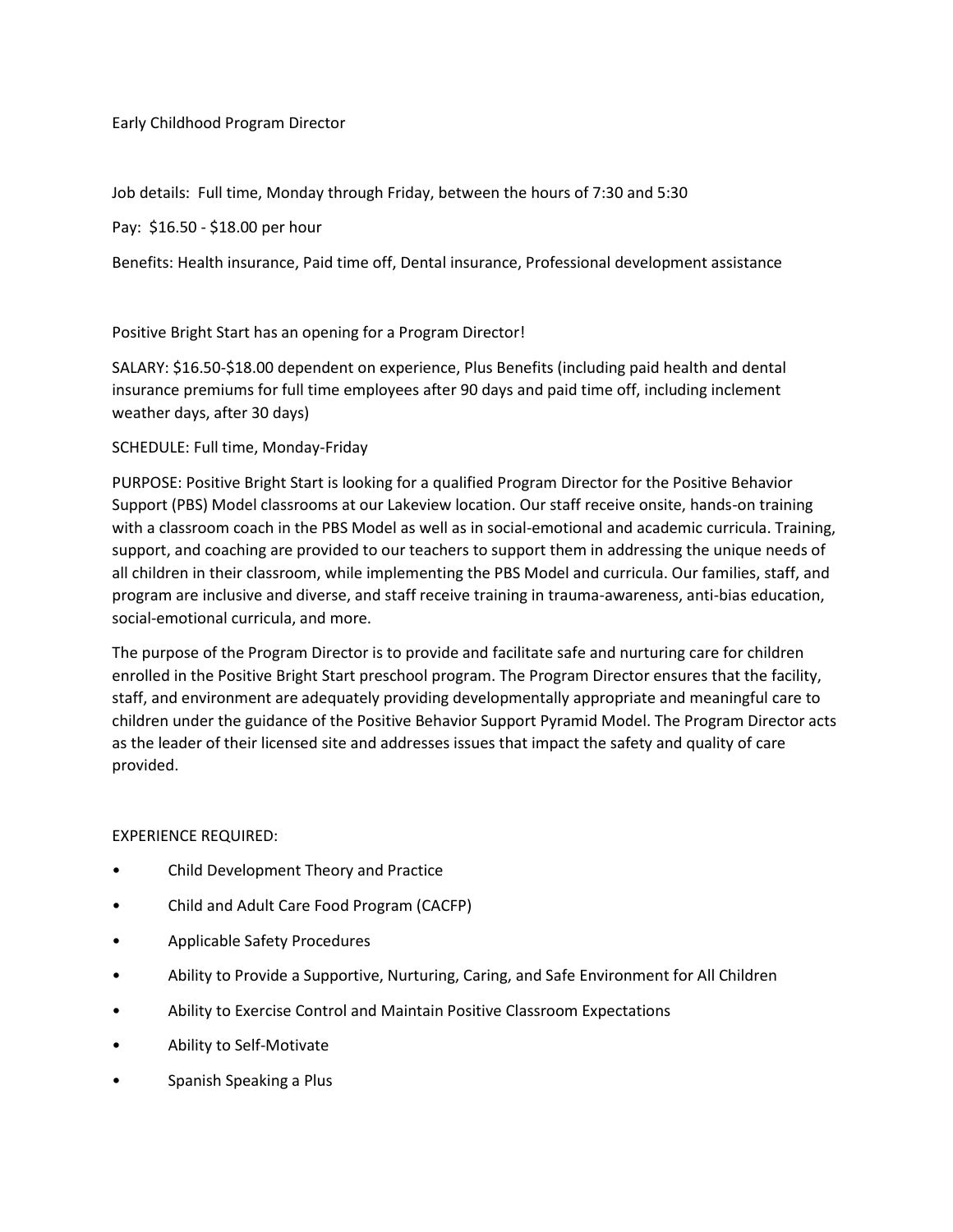• Strong interpersonal and communication skills and the ability to work effectively with families, children, co-teachers, and administration

- Health Assessment and Negative TB Test
- CPR/First Aid Certification, Child Development, Childhood Illness, Signs and Symptoms of Child Abuse with Head Trauma
- Satisfactory KBI Criminal Background Check
- COVID-19 Vaccination

### REQUIREMENTS OF TEACHING STAFF:

- Participate in Positive Behavior Support Training and Coaching
- Social-Emotional and Educational Curricula Training
- Participate in Trauma-Aware Education
- Participate in Anti-Bias Education
- Professional Development (paid)

#### ORGANIZATIONAL RELATIONSHIP:

- Work under administrative guidance of the Program Administrator.
- Direct report to the Program Administrator and Executive Director.

• Work collaboratively with other PBS Program Directors, the PBS Classroom Coach, and if applicable, assigned PBS FRT Early Childhood Mental Health Clinicians, and other partner agencies.

#### REQUIREMENTS:

• Meet the requirements of a Program Director as defined by KDHE Rules and Regulations.

• Maintain confidentiality at all times. Follow proper channels for reporting all issues and concerns including PBS staff and/or DCF to Program Administrator.

• Responsible for implementing and supervising the PBS preschool program using the Positive Behavior Support Pyramid Model and model practices in classrooms with fidelity.

• Observe and evaluate children's performance, behavior, social development, and physical health. Identify children showing signs of emotional, developmental, or health-related problems, and discuss them with the PBS Classroom Coach, PBS Administrator, and any other child development specialist assigned to observe and assist.

• Work in conjunction with PBS Classroom Coach to develop appropriate behavior plans for identified children.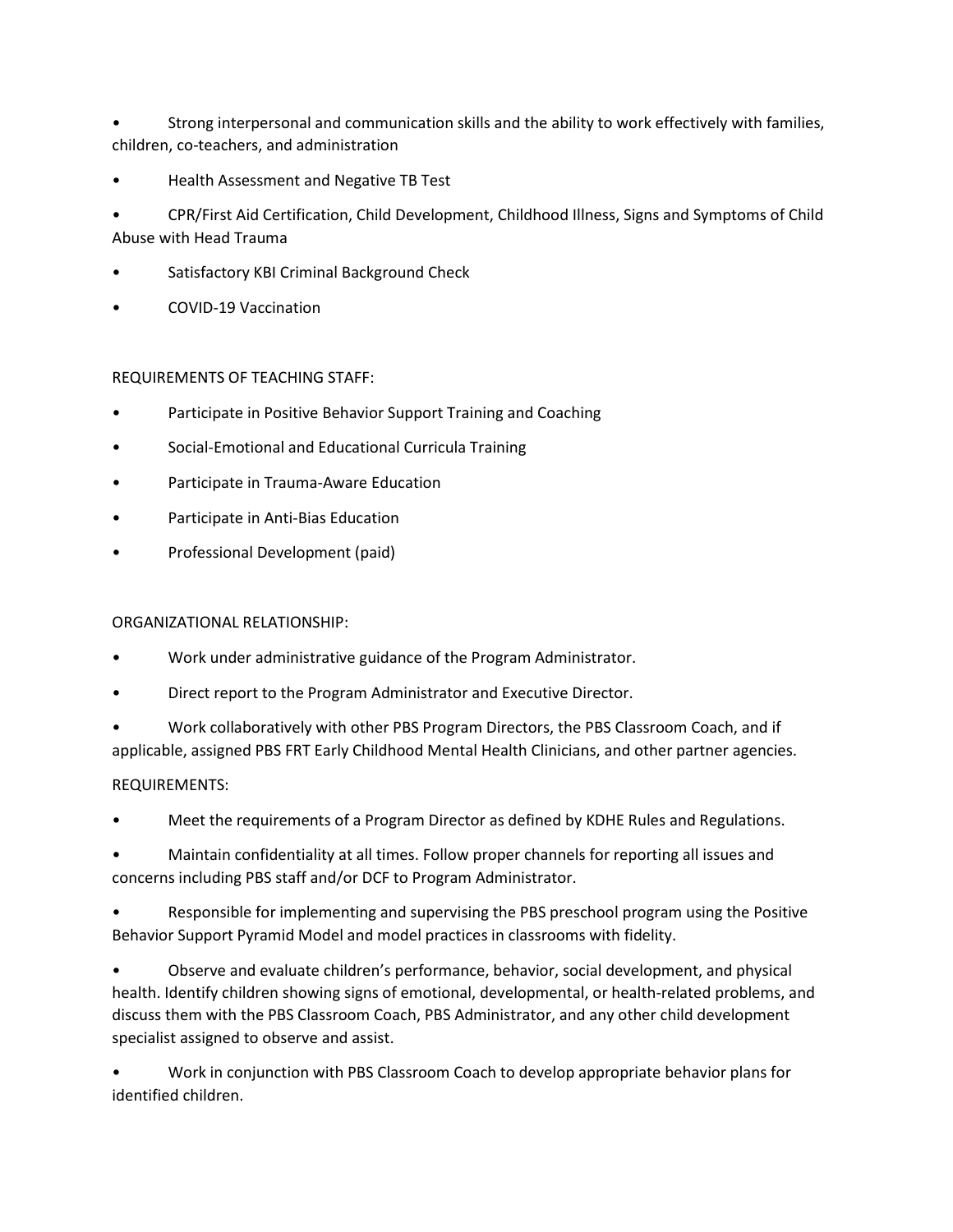• Implement behavior plans.

• Collect data regarding student social-emotional and academic strengths and needs – DECA's, ASQ's, and IGDI's/myIGDI's.

• Work with Program Administrator in facilitating staff evaluations and create individual goals for teaching staff.

• Develop and supervise classroom program, curricula, and schedules to ensure best practices and developmentally appropriate practices.

• Maintain Child portfolios

• Participate in and/or provide information to other service providers or schools that work with the children in order to coordinate care or facilitate transitions to kindergarten or other needed services (with appropriate Release of Info consent).

• Ensure all food, formula, baby food, breast milk, etc, is stored, labeled, and disposed of in accordance with regulations.

# PARENT COMMUNICATION:

Participate in site tours for prospective families.

• Develop parent partnerships by coordinating parent orientations, workshops, and parent groups, use of parent volunteers, newsletters, bulletin boards, and class parent involvement activities.

• Address parental concerns and questions and conveys any policy changes to parents. Report issues to Program Administrator.

• Work in conjunction with parents/guardians to determine when an infant is ready for solid foods.

• Discuss/report behavioral concerns, injuries, or other incidents that occur during the school day with parent/guardian.

Facilitate and participate in parent-teacher conferences twice per year.

# PERSONNEL:

• Participate in the interviewing, hiring, training, and provide on-site supervision to site teaching staff and volunteers (parents, interns, and practicum students).

• Ensure site teaching staff meet KDHE education and training requirements.

• Provide classroom orientation within 7 calendar days to new teaching staff per KDHE regulations.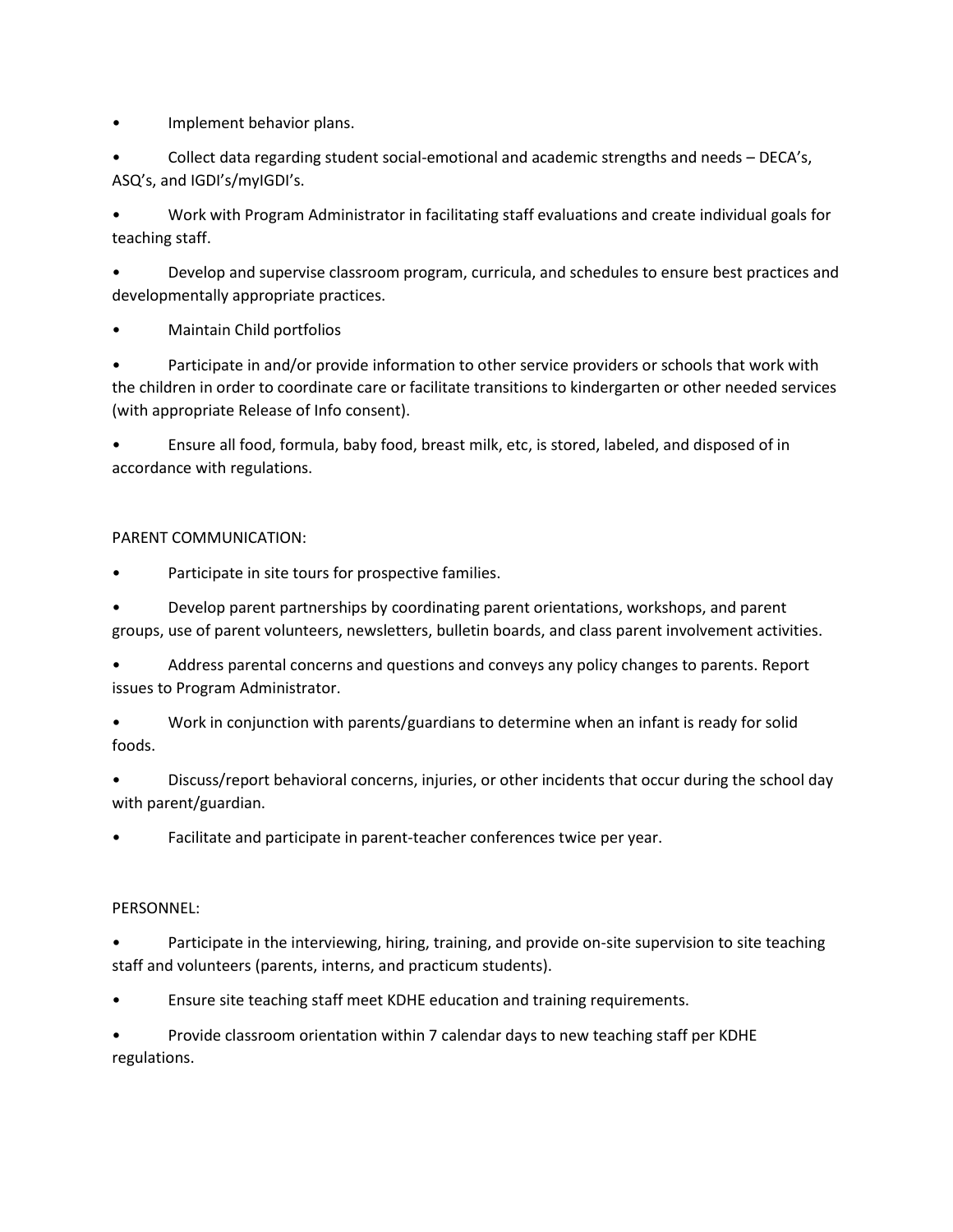• Prepare staff schedules and monitor staff attendance and compliance with performance expectations.

• Collaborate with Program Administrator to address concerns related to staff performance, professionalism, and/or adherence to personnel policy and/or expectations.

Effectively delegate responsibilities to team members.

• Provides for and maintain records of staff training, orientation, and meetings as dictated by personnel policies, contractors, and licensors.

• Approves staff timesheets, expense reports, mileage reports, leave requests, and other employee action forms.

# ADMINISTRATIVE RESPONSIBILITIES:

• Working with Program Administrator, ensure that site and classroom(s) are in full compliance with all KDHE licensing and safety/fire regulations, including updating licensing paperwork and scheduling any needed inspections.

• Ensure terms of license compliance is met regarding classroom(s) capacity (determined by age, available space, program director qualifications, etc).

• Keep attendance and health, safety, and billing records.

• Ensure that all students' files are up to date, including medical and emergency contact information, and records of any behavioral incidents.

• Ensure that all staff and/or volunteer files are up to date with all necessary paperwork and documentation in compliance with KDHE requirements.

• Follow KDHE regulation when reporting any critical incidents, including reports made to DCF. Maintain documentation and report to parent/guardian as well as Program Administrator.

• Monitor building maintenance requirements and notify the landlord as needed.

• Maintain a safe, positive environment.

• Prepare weekly shopping lists, order supplies, and submit receipts to the Executive Director on a timely basis.

• Oversee food service. Plan meals and assign duties to support staff as needed in regards to food purchase, prep, etc.

• Meet Child and Adult Care Food Program (CACFP) requirements and regulations with fidelity.

PHYSICAL REQUIREMENTS:

- Lifting and Carrying Children
- Stooping/Bending